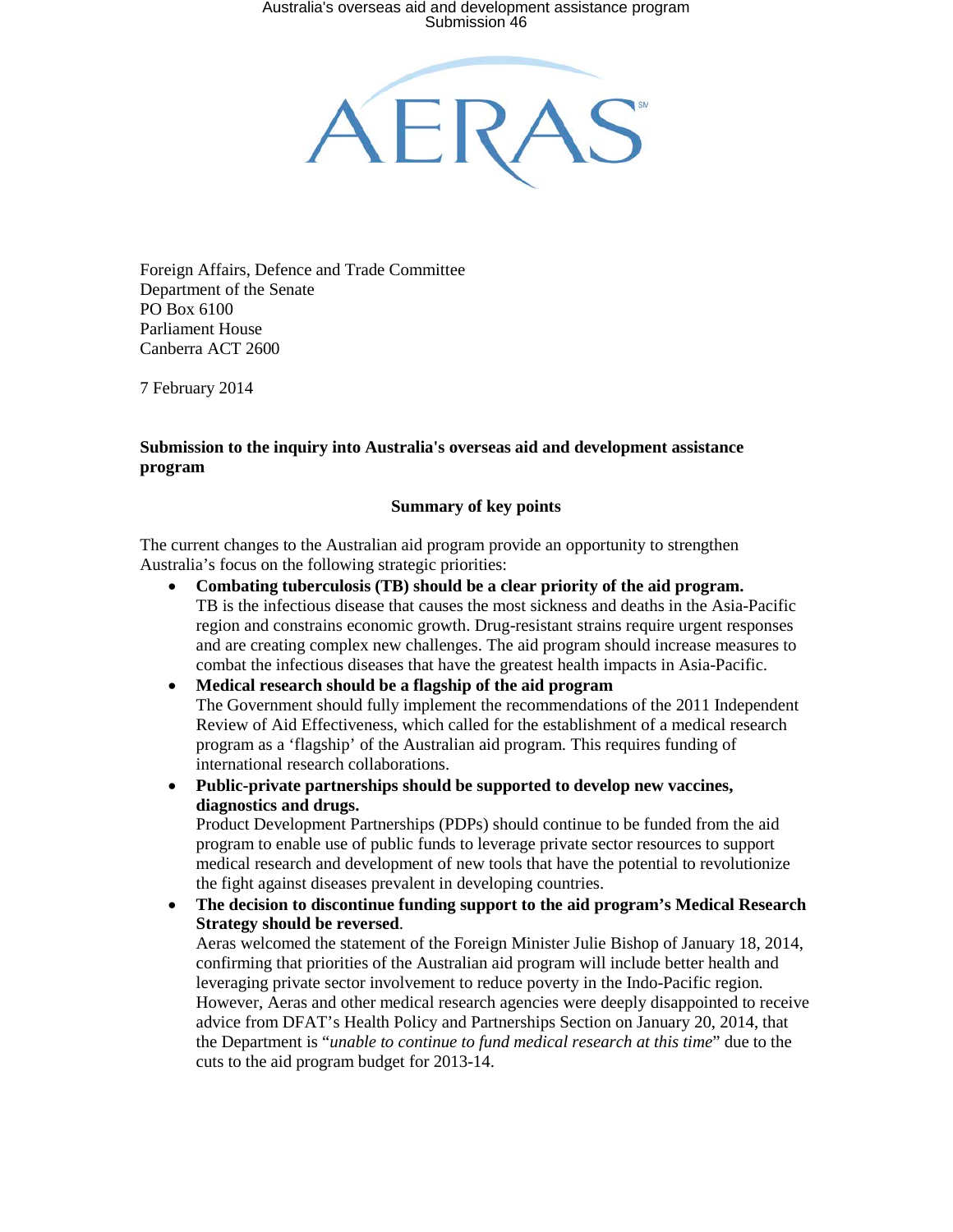The decision to discontinue medical research funding to Product Development Partnerships runs counter to the Government's stated priorities. This decision represents a serious setback to efforts to develop the new tools that are urgently required to fight TB and other priority diseases in the region.

As detailed below, the Australian aid program had only recently assumed a role in supporting international PDPs involved in medical research. Medical research conducted through public-private partnerships has the potential to improve health outcomes by leveraging private sector investments from pharmaceutical companies and biotechs. Sustaining support to medical research is crucial to enable Australia to meet its commitments to support global efforts to fight diseases of the developing world, particularly TB and malaria. For TB, Australia is committed to the Millennium Development Goal of reversing TB incidence by 2015 and the global goal of elimination of TB by  $2050.<sup>1</sup>$  $2050.<sup>1</sup>$  $2050.<sup>1</sup>$ 

It is imperative that DFAT reestablishes support to the aid program's *Medical Research Strategy* and consolidates its role in medical research to address global health challenges. Continued funding of medical research under the aid program is also consistent with the Coalition's pre-election pledge to quarantine medical research from any funding cuts over the forward estimates.<sup>[2](#page-1-1)</sup>

#### **About Aeras**

 $\overline{a}$ 

Aeras is a non-profit Product Development Partnership (PDP) dedicated to the development of effective tuberculosis (TB) vaccines that will be affordable, available and adopted worldwide. Aeras works in partnership with academic institutions and industry to develop a global pipeline of new TB vaccines suitable for use in developing countries. Aeras is one of four global PDPs that received support for medical research from the Australian aid program in 2013. The other PDPs receiving Australian aid program support were the Global Alliance for TB Drug Development, Medicines for Malaria Venture (MMV), and the Foundation for Innovative New Diagnostics (FIND). Aeras also receives support from the Bill and Melinda Gates Foundation, Government of the United Kingdom, Government of Netherlands and other European donors. Aeras is headquartered in the USA and has offices in China and South Africa.

**A stronger focus on combating TB and other priority infectious diseases in Asia-Pacific**

Economic prosperity in the Asia-Pacific region as a whole requires a strategic focus on combating the major infectious diseases that undermine workforce productivity in developing countries in Asia and the Pacific, particularly TB and malaria. Investment in health ensures healthy workforces in the region's emerging economies and reduces the financial burden to health budgets caused by diseases that are highly costly to treat, such as TB (including drug-resistant strains).

TB is the leading cause of death from infectious disease in Asia-Pacific. TB imposes significant costs on the health budgets and economies of our developing country neighbours. The economic impact of TB comes from the scale of the problem (with over 7.5 million cases in Asia-Pacific) and from the fact that in developing countries the majority of those affected are people in their most productive years.

<span id="page-1-1"></span><span id="page-1-0"></span><sup>&</sup>lt;sup>1</sup> WHO (2006), *Global Plan to Stop TB*, Geneva: WHO.<br><sup>2</sup> *The Coalition's Policy to Protect and Streamline Health and Medical Research Funding*, August 2013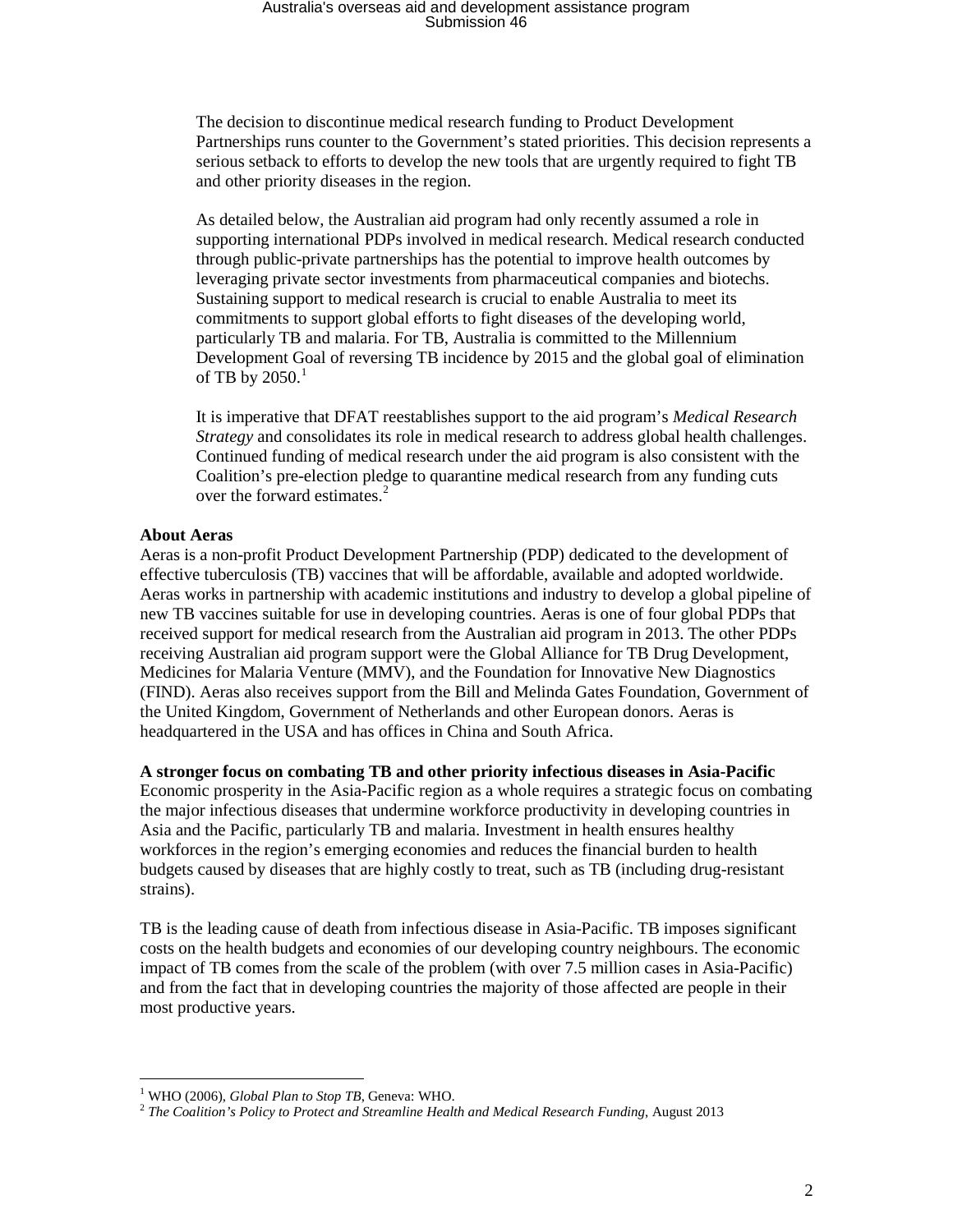Table 1 shows the number of TB cases in the eleven high-burden TB countries of the Asia-Pacific region. Four of these high burden countries (Afghanistan, Bangladesh, Indonesia and Pakistan) are not on track to reach one or more of the Millennium Development Goal (MDG) targets for reductions in TB incidence, prevalence and mortality.<sup>[3](#page-2-0)</sup> In addition to these high population countries, TB (including multi-drug resistant TB) is of increasing concern to Australia's near neighbours with high TB incidence including Papua New Guinea, Kiribati and Timor-Leste. PNG has the highest TB burden in the Pacific region with 15,000 new cases diagnosed each year.

| <b>Asia-Pacific</b><br><b>High TB burden countries</b> | <b>Active TB cases 2012</b> |
|--------------------------------------------------------|-----------------------------|
| India                                                  | 2,800,000                   |
| China                                                  | 1,400,000                   |
| Indonesia                                              | 730,000                     |
| Bangladesh                                             | 670,000                     |
| Pakistan                                               | 670,000                     |
| Philippines                                            | 450,000                     |
| Myanmar                                                | 260,000                     |
| Vietnam                                                | 200,000                     |
| Cambodia                                               | 110,000                     |
| Afghanistan                                            | 110,000                     |
| Thailand                                               | 110,000                     |
| <b>AP Total</b>                                        | 7,510,000                   |
| <b>Global Total</b>                                    | 11,908,057                  |

**Table 1: Prevalence of TB, Asia-Pacific High Burden Countries**

**Source: WHO, Global Tuberculosis Control Report 2013**

The largest indirect cost of TB is lost income due to illness. Studies suggest that on average three to four months of work time are lost, resulting in average lost potential earnings of 20% to 30% of annual household income. For the families of those that die from the disease, there is the further loss of about 15 years of income because of premature death. When a woman suffers from TB, the household loses the benefits of the activities that women routinely perform, such as cooking, cleaning and childcare. The economic burden of TB between 2006 and 2015 for the twenty-two high-burden countries has been estimated be about \$3.4 trillion. China alone accounts for more than a third of the overall economic burden in these countries, and India and China together account for more than half. $4$ 

<span id="page-2-0"></span><sup>&</sup>lt;sup>3</sup> WHO (2013), Countdown to 2015: Global Tuberculosis Report 2013 Supplement. Geneva: WHO.

<span id="page-2-1"></span><sup>&</sup>lt;sup>4</sup> Laxminarayan R., Klein E.[, Darley S.,](http://content.healthaffairs.org/search?author1=Sarah+Darley&sortspec=date&submit=Submit) an[d Ayedi O.](http://content.healthaffairs.org/search?author1=Olusoji+Adeyi&sortspec=date&submit=Submit) (2009) Global investments in TB control: Economic benefits, *Health Affairs*, vol. 28 no. 4, w730-w742.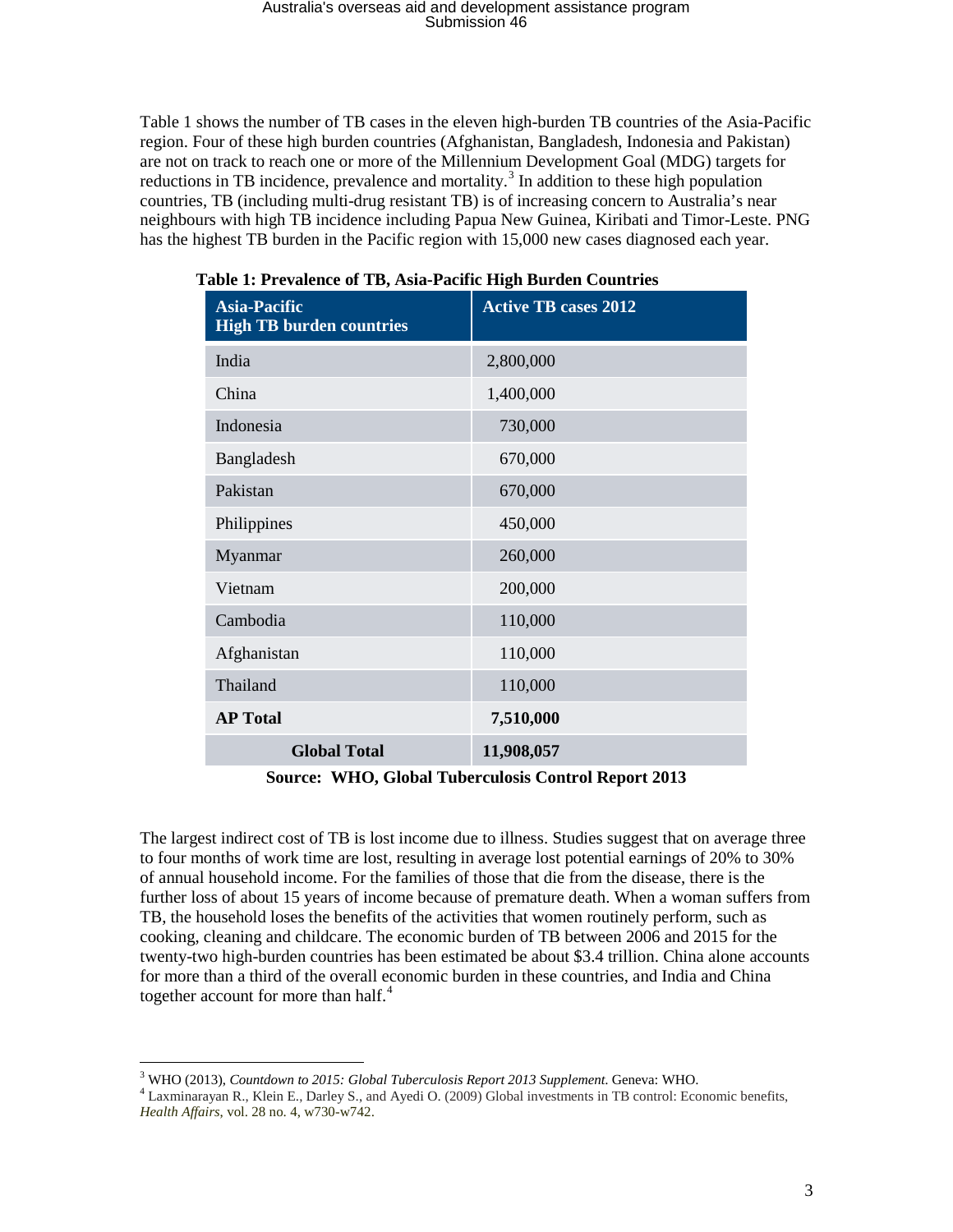Improved treatment and prevention of TB will augment trade and economic growth in the region. This is recognized by industries that are central to Australia's economic interests, including the mining and energy resources industries. Several major Australian gold mining companies operate in Papua New Guinea, where TB is a leading cause of death and illness. TB has a direct impact on productivity of the workforce of mining companies such as Rio Tinto that operate in TB endemic countries, such as PNG, India and Indonesia. A recent sustainability report of BHP Billiton outlined the need to protect its workers against TB and other infectious diseases in high-burden countries where they have mines.<sup>[5](#page-3-0)</sup>

The World Health Organization (WHO) estimates that \$8 billion is required per year for a comprehensive response to the TB epidemic between 2013 and  $2015$ .<sup>[6](#page-3-1)</sup> Recognizing the limitations of existing tools to fight TB, WHO has defined the key components of a comprehensive response to comprise a dual strategy of delivering existing approaches while also supporting research into new vaccines and drugs. New vaccines and drugs are urgently needed to fight TB, particularly given the limitations of the current vaccine (which is ineffective to prevent TB in adults) and the emergence of drug-resistant TB strains.

### **Australia Aid should fund medical research to fulfill commitments to aid effectiveness**

The Minister for Foreign Affairs has stated that the effectiveness of Australia's aid spend will be a "primary focus" of the new Government.<sup>[7](#page-3-2)</sup> Consistent with this focus, the Government should fully implement the recommendations of the Independent Review on Aid Effectiveness (2011). This included recommendations in relation to establishing a medical research program as a 'flagship' of the Australian aid program.

Until 2013, AusAID had no prior history of support to medical research to develop new drugs and vaccines for TB, malaria or other diseases prevalent in poor countries. The Australian aid program commenced support to medical research in 2013 in response to the recommendations of the 2011 Independent Review of Aid Effectiveness, which concluded that:

- The aid program should fund medical research by Australian and international institutions.<sup>[8](#page-3-3)</sup>
- The aid program should prioritize funding research into vaccines for unmet medical needs of the poorest countries, with consideration given to research conducted by public–private partnerships such as Aeras and the Malaria Vaccine Initiative.<sup>[9](#page-3-4)</sup>
- A new medical research program should be given special status as one of a small number of 'flagship' areas for the aid program. Flagships were proposed by the Independent Review that build on areas of Australia's comparative advantage, where Australia is well placed to add value in area of expertise to address neglected needs and issues on which a substantial Australian contribution can, as part of a wider international effort, resolve a development challenge. A research flagship was proposed that extends beyond support for Australian centres of excellence to important regional and international research centres.<sup>[10](#page-3-5)</sup>

After consultations with the research community, AusAID published its first *Medical Research Strategy* in 2012.<sup>[11](#page-3-6)</sup> The Strategy identified TB and malaria as priorities, and supported the

 $\overline{a}$ 

<span id="page-3-2"></span>

<span id="page-3-1"></span><span id="page-3-0"></span><sup>&</sup>lt;sup>5</sup> BHP Billiton Sustainability Report 2011.<br>
<sup>6</sup> WHO (2012), *Global Tuberculosis Report 2012*, Geneva: WHO.<br>
<sup>7</sup> The Hon. Julie Bishop address to ACFID Chairs and CEOs Dinner, 30 October 2013.<br>
<sup>8</sup> Report of the Indepen

<span id="page-3-4"></span><span id="page-3-3"></span>submission of the Nossal Institute for Global Health.

<span id="page-3-6"></span><span id="page-3-5"></span><sup>&</sup>lt;sup>10</sup> *Report of the Independent Review of Aid Effectiveness*, Canberra: AusAID, April 2011, pp.164, 176.<br><sup>11</sup> See: http://aid.dfat.gov.au/publications/Pages/medical-research-strategy.aspx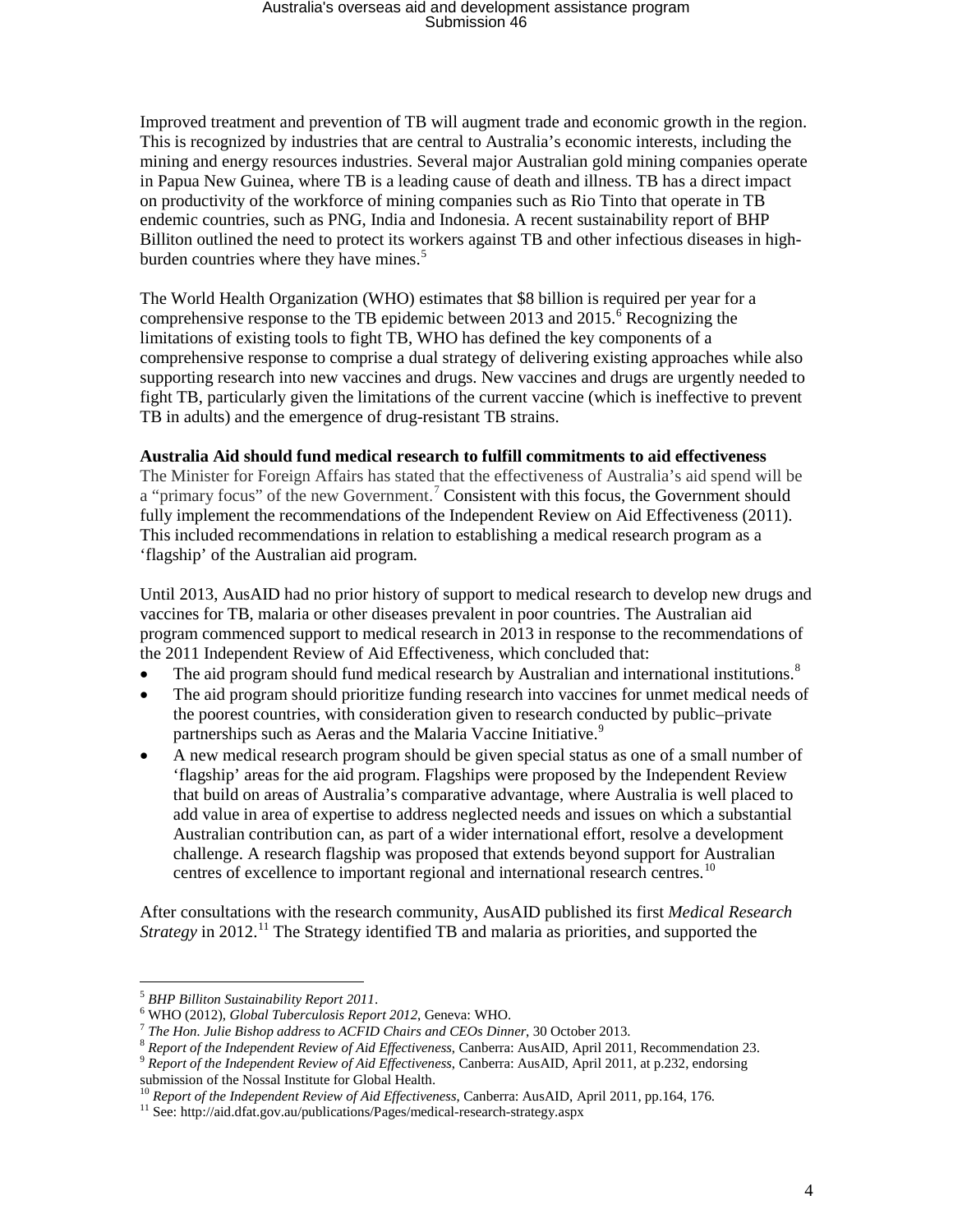funding of global Product Development Partnerships (PDPs) as the most effective way for Australia to contribute to medical research efforts in this field.

In June 2013, AusAID made its first allocations under the new *Medical Research Strategy*. In total \$10 million was allocated to TB and malaria PDPs. This is a modest allocation for a program area representing a potential new 'flagship' priority of the aid program. The \$10 million medical research allocation under the aid program is separate from the much more substantial research budget of the NHMRC (\$780 million in 2012-2013), which is focused on Australian researchers. AusAID's 2013 Annual Report indicated that \$40 million would be allocated to support the Medical Research Strategy over five years. Aeras believes that a funding allocation to the *Medical Research Strategy* of \$100 million over five years would establish medical research as a genuine flagship, enabling continued support to PDPs as well as contributions to new NHMRC initiatives in global health. As it stands however, with the January 2014 budget revision there is no certainty of *any* future budget allocations (beyond the initial 2012-13 allocation of \$10 million) to support implementation of the *Medical Research Strategy.*

The *Medical Research Strategy* prioritized mechanisms that are "globally competitive" and that "seek out the best research and researchers in the world." The *Medical Research Strategy* recognized that the PDP model meets these criteria, and therefore would deliver better value for money than an approach that exclusively funded Australian researchers. The PDP approach uses Australian researchers when they are the best for the job (as they often are) through the vehicle of PDPs that source the best expertise available internationally. For example, Aeras has been seeking to partner with Australian researchers to conduct epidemiological and clinical research to prepare for the possibility of future vaccine trials in PNG and Vietnam. PDPs provide a vehicle for domestic medical researchers to ensure their research translates into products that deliver tangible health impacts through new vaccines, diagnostics and drugs. However, as the leading PDPs are headquartered outside of Australia, they are generally not eligible for NHMRC grants – hence the importance of the Australian aid program establishing a new, separate funding stream for PDP support.

#### **Support to PDPs that leverage private sector investments in research**

 $\overline{a}$ 

Aeras welcomes the focus of the new Government on engaging the private sector in development. PDPs are an example of an effective mechanism for leveraging private sector engagement in medical research. PDPs such as Aeras conduct clinical trials at multiple sites across the globe and seek to engage research and product development partners who are leaders in their respective fields. For example, Aeras partners with academic research institutes as well as biotech companies in Australia, New Zealand and Japan, and international pharmaceutical companies such as GlaxoSmithKline. PDPs link academic researchers with biotech and pharmaceutical corporations, donors and global foundations such as the Bill and Melinda Gates Foundation. PDPs operate in high-impact areas of health and medical research, such as vaccines and drugs that are not being produced commercially due to market failure.

In a paper published in 2013, experts from the Australian National University's Development Policy Centre (Margaret Callan and Robin Davies) assessed the effectiveness of different approaches to engaging the private sector in development.<sup>[12](#page-4-0)</sup> They highlight medical research PDPs as examples of public-private partnerships that conform with aid effectiveness principles:

<span id="page-4-0"></span><sup>&</sup>lt;sup>12</sup> Callan, M & Davies, R 2013 "When business meets aid: analysing public-private partnerships for international development," *Development Policy Centre Discussion Paper 28*, Crawford School of Public Policy, The Australian National University, Canberra.